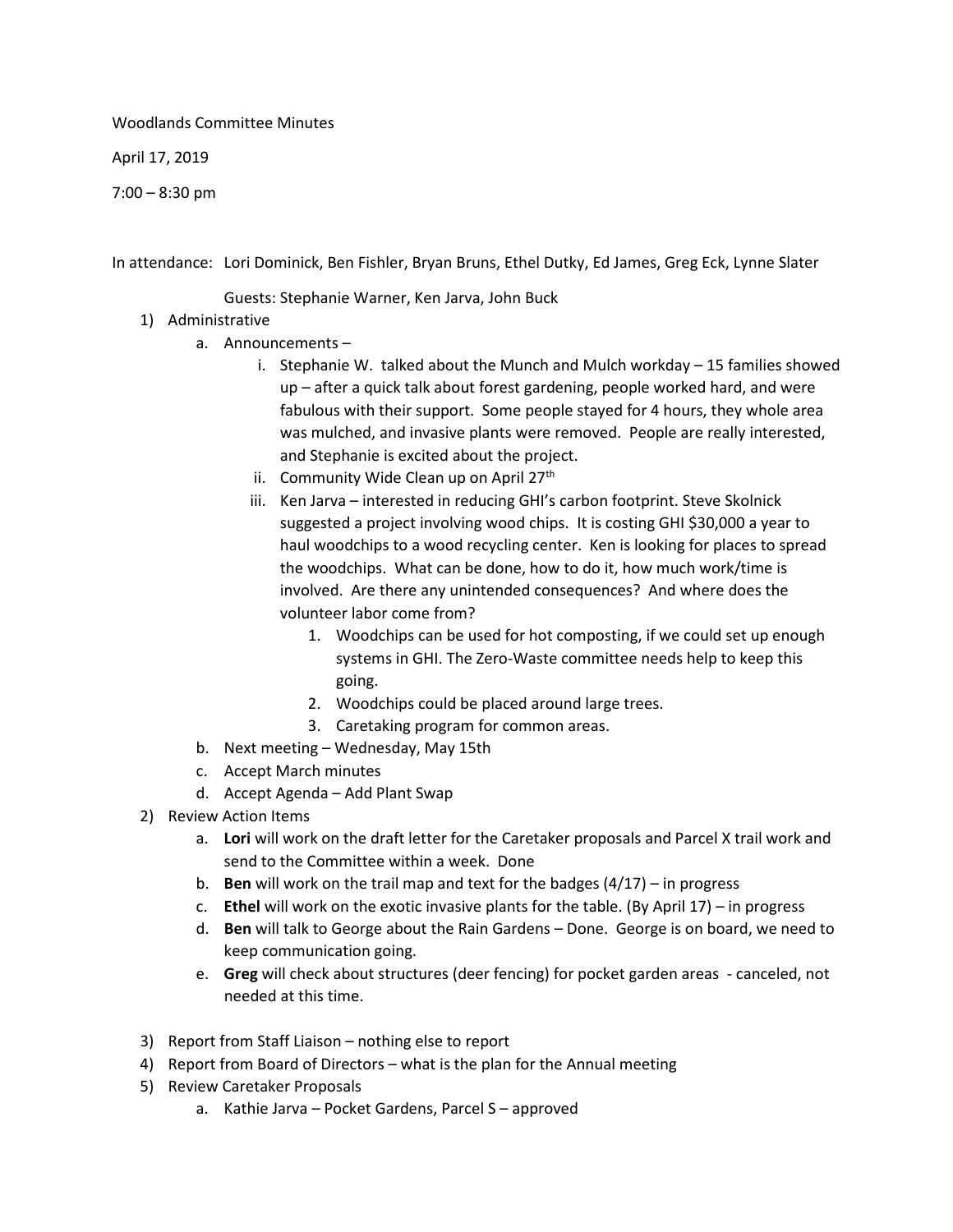- b. Beth Olsen -- 6 Plateau Rain Garden approved
- c. Beth Olsen Woodlands Parcel C Wetlands approved
- 6) Action Plan for Implementation of the Caretaker Programs
	- a. Talk to Rachel Chammon 33 Ridge about the rain garden there
	- b. 20 Ridge Rain Garden
	- c. Another one on 33 Ridge that can use caretakers
	- d. Woodlands areas
- 7) April 27 Work Day support the Community Wide clean-up project (6-Court Plateau)

**Plant Swap** – April 28<sup>th</sup> Set up at 2:00 – start at 2:30. Thursday, 4/26 add to letter that Lynne needs help. Needs trash cans/tables. Are the things in the shed that we don't need still there? We need to bring them out for the swap. Lynne needs help around 1:30 – 1:45 to bring things out of the shed. Ben can help.

## **Dispose or Donate or see if GHI wants it:**

Flat Shovel (old) - Metal paddle/spade 2 Bow Saws (BAHCO Force) 24" 2 Tank Sprayers Orange Fencing (plastic) – left outside shed Bamboo fencing – left outside shed Wooden Stakes Metal Poles Ditch Blank Blade (Sling Blade)

## **PLANT SWAP STUFF:**

Wheel Barrow Lawn Mower & Gas Can Seed packets 3 Plastic hanging planters Plastic pots Wire fencing Recycle bags

- 8) Annual Meeting May  $9<sup>th</sup> Table$ , invasive plants, info on the spotted lantern fly, info on caretaker proposals, trail map, pocket garden maps, sign- up sheet, list of what we do. Lori will talk about the Caretaker programs.
- 9) Parcel X trail discussion.
- 10) Check-out/future agenda items/evaluation/closing round/
	- a. Action items from this meeting
		- i. **Ben** is working on the trail map and text for the badges
		- ii. **Ethel** is working on the exotic invasive plants for the table.
		- iii. **Greg** will make sure that we have a table for the Annual Meeting, near an outlet
		- iv. **Greg** will get 3 tables and some trash cans for the plant swap.
		- v. **Lori/Bryan** will work on a power point or other presentation by May 2nd.
		- vi. **Lynne** work on a flyer for what we do.